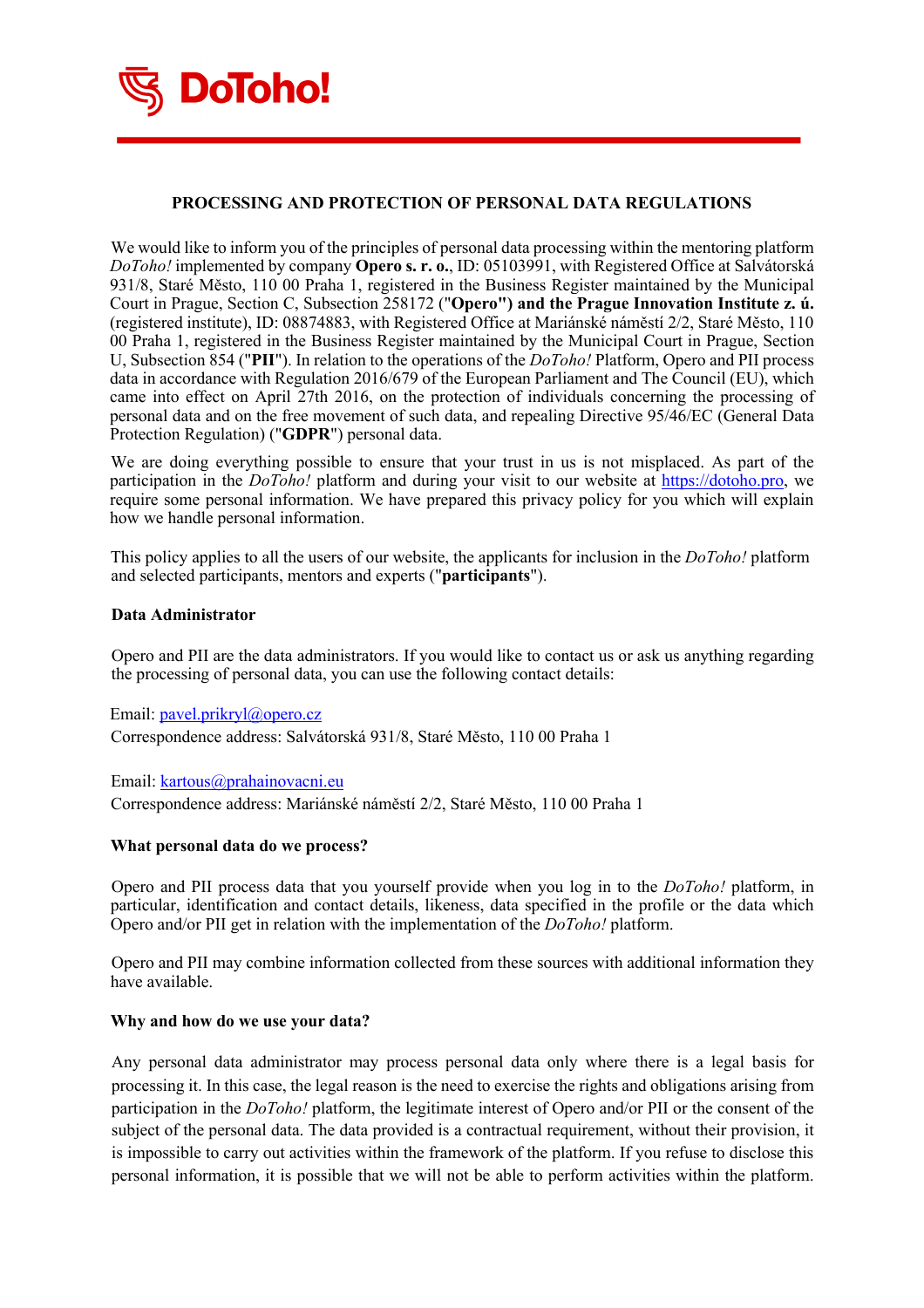

Opero and PII process data collected for these purposes:

## **1. Selection of the** *DoToho!* **platform participants.**

We assess your personal data in order to select the most suitable *DoToho!* platform participants.

Your login to the platform is purely voluntary, and if you do not want us to evaluate your application, you are not obliged to submit your application.

## **2. Implementation of the** *DoToho!* **platform**

We use the data for the actual implementation of the mentoring platform, in particular for presenting participants (including mentors and experts) on the website, communicating with participants and providing mentoring services. For these purposes, we also share your personal data with other participants, including mentors and experts.

For this purpose, we need your personal data in order to implement the project.

## **3. Marketing**

We may also inform you from time to time about events organized by Opero and/or PII, since we reasonably assume that you might be interested in this information. You receive our newsletter because you are a member of our *DoToho!* platform and therefore we have a legitimate interest in offering you similar services. We will communicate with you for the duration of your participation and for 1 year afterwards. If you are still bothered by it, please let us know as soon as possible.

You may also have received our newsletter because you gave us your consent to receive it via the *Stay in touch with us* form on our website. If you have subscribed to it, you have consented to the use of your email and name. You have given your consent for a period of 3 years, but you can withdraw your consent at any time.

During the *DoToho!* Platform events we may take a photo or video recording and publish such recordings on our website, social networks or other Opera and PII marketing materials in order to inform others about the event. If you are identifiable in these photographs or videos, we need your data processing consent for their publication. If you do not like it, please let us know as soon as possible, as you can withdraw this consent at any time.

### **4. Legal proceedings and defense of legal claims**

We may use the collected data to investigate or resolve disputes or legal claims related to the business cooperation with Opero and/or PII, or in other cases permitted by applicable law.

### **Data sharing and transmission**

Opero and/or PII may each share collected data together or separately with:

### **1. With our business partners**

Opero and PII may provide information to its collaborators, suppliers, consultants, software providers, advisors and other service providers or business partners, if they provide services consisting of processing of personal data to Opero and/or PII. In no case do we provide your personal data, whether for a fee or free of charge, to third parties who do not need your data for anything.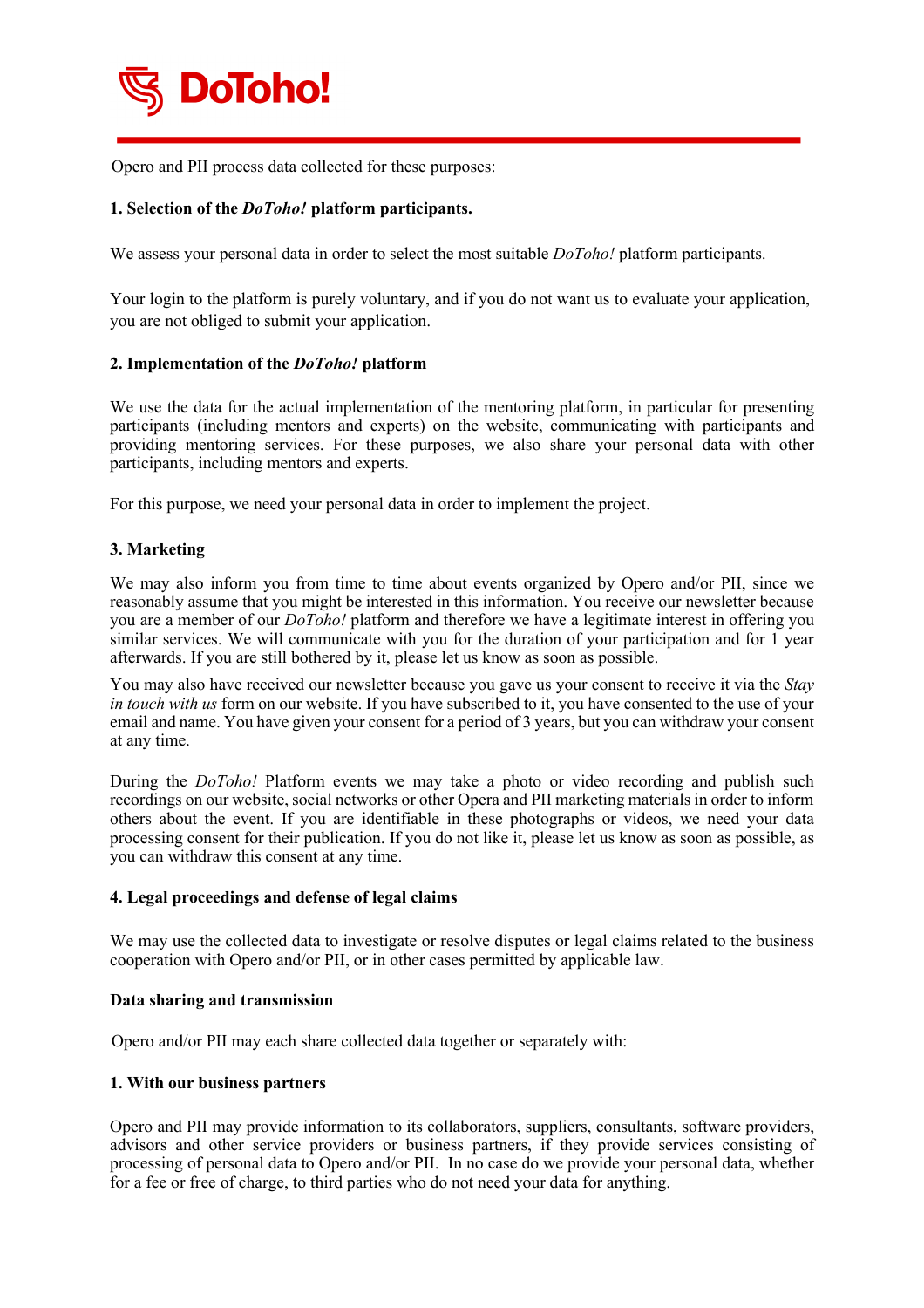

We would like to assure you that all Opera and PII contractual partners are bound by confidentiality and comply with applicable legislation in the field of personal data protection.

## **2. For legal reasons or in case of disputes**

Opero and PII may share your data when required by law, regulations, operating contracts, legal processes or state authorities:

- with the police and courts, state authorities or other third parties, if necessary to enforce our legal claims, in order to protect the rights or property of Opera, PII or third parties if necessary
- with other parties in relation to any merger, sale of assets, consolidation or restructuring, financing or transfer of Opera and/or PII or part thereof to another company

## **3. With your consent**

Opero and/or PII may also share your data in other ways if they alert you to it and you agree.

# **Your rights concerning the processing of personal data**

In connection with the processing of your personal data, you may exercise the rights listed below with Opera and/or PII. You can use the Opera and/or PII contact details referred to in this policy to manage your application.

## **1. The storage and erasure of data**

We retain your personal data for the entire duration of the platform's operation and, by default, for ten (10) years after its termination, unless other legal retention periods are specified. Opero and/or PII Delete your data or anonymize it immediately after you request it (except in the cases listed below).

If the law allows it, Opero and/or PII may keep some data even after the expiration of the retention period, in the following cases:

- if Opero and/or PII are dealing with any issues with you, such as an outstanding dispute or legal claim;
- if we are required to do so by law, or if we store this data in an aggregated or anonymous form;
- if we need such data for legitimate business purposes.

## **2. Access to your data**

You can contact us at any time, free of charge, to request information on whether we are processing your personal data and if so, to request detailed information about this processing.

## **3. Changing your data or correcting an error in the data**

If there is any change to your personal data during the operation of the platform, such as a change of name, change of residence or email address or telephone number, or if you find that we are working with your outdated or erroneous data, please let us know as soon as possible.

## **4. Processing restrictions**